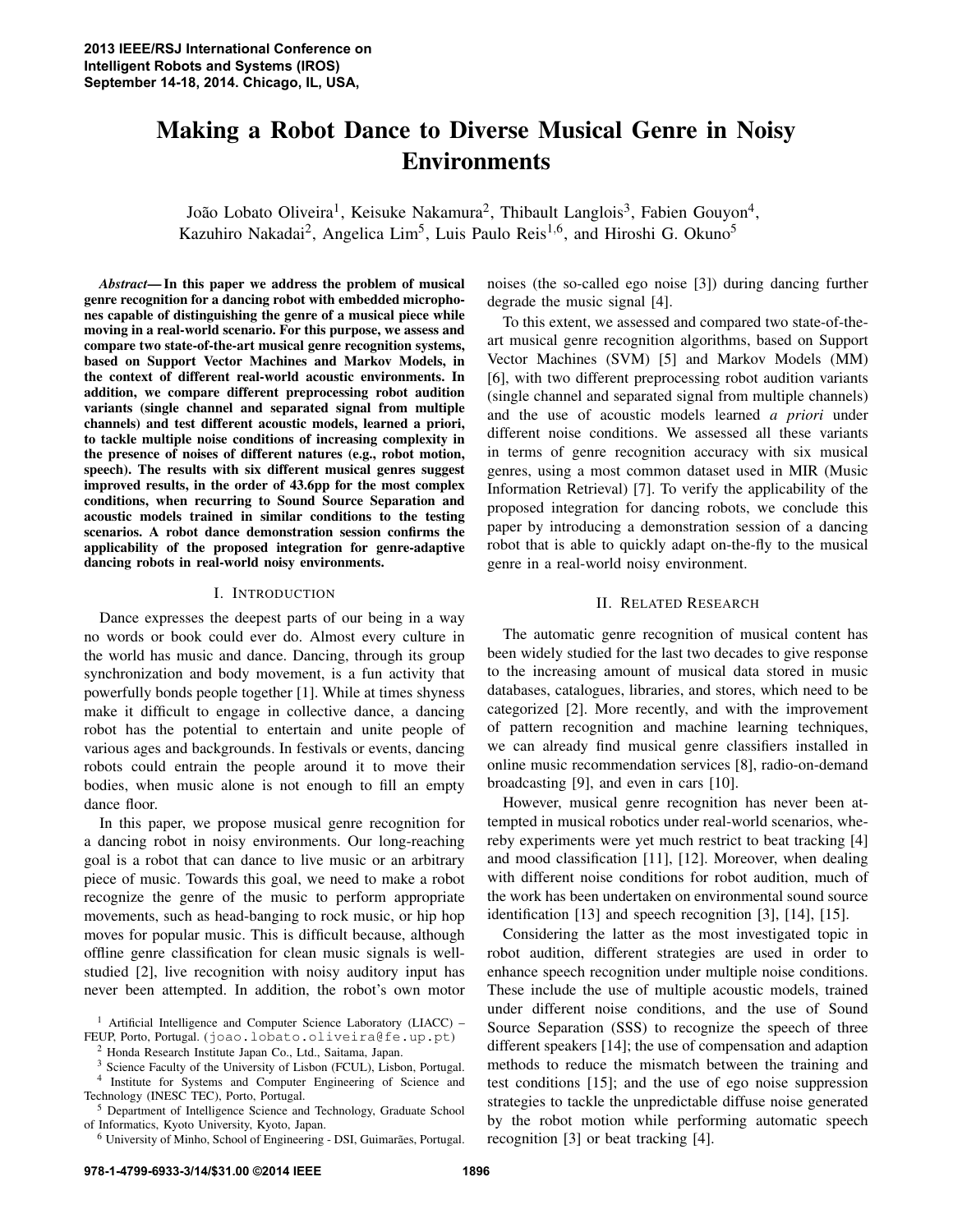Inspired by [14], we tested acoustic models learned in different noisy conditions and multi-channel SSS in order to enhance the musical genre recognition of a dancing robot while moving in the presence of background and speech noises in a real-world environment.

## III. MUSICAL GENRE RECOGNITION

As depicted in Fig. 1, our musical genre recognition robotic system integrates two state-of-the-art genre classification algorithms, one based on Support Vector Machines and other based in Markov Models, and considers two preprocessing robot audition variants: single channel and separated signal from multiple channels through Sound Source Separation.



Fig. 1. System architecture.

#### *A. Preprocessing robot audition modules*

*1) Sound source separation:* The SSS module is responsible for splitting the captured audio signal into individual sound sources discriminated by their given directions. These directions are typically measured by means of Sound Source Localization (SSL), but in order to assure a continuous signal acquisition, we directed the SSS to a particular sound source direction towards the musical source. The integrated SSS implementation applies the Geometric High-order Decorrelation-based Source Separation (GHDSS) [16].

#### *B. Genre classification algorithms*

Genre classification typically recur to supervised machine learning algorithms that infer genre information from lowlevels features extracted from the musical signal. These features may be related to different dimensions of music, including melody, harmony, rhythm, timbre, and spatial location [2].

*1) Audio Features:* In order to focus the assessment of this paper to the comparison of different genre classification algorithms and pre-processing robot audition variants, in the context of different real-world noisy conditions, we restrain our features to timbre, in the form of the most popular Mel-Frequency Cepstrum Coefficients (MFCC). These model the short-time spectral characteristics of the signal onto a psychoacoustic frequency scale. We selected the 12 first MFCCs for the feature vector which is used as input to both genre classification algorithms.

*2) SVM-based Genre Classifier:* This musical genre classification algorithm was proposed and described in [5], and implemented in MARSYAS<sup> $1$ </sup>. This algorithm starts by computing a running mean,  $m_{\theta(t)}$ , and standard deviation,  $s_{\theta(t)}$ , over the past  $M = 1$  sec (in frames) of the feature vector. These  $m_{\theta}$  and  $s_{\theta}$  are then collapsed into a single feature vector representing all extension of the considered audio clip by calculating the mean and standard deviation across the whole clip:

$$
\begin{cases} m_{\theta(t)} = \text{mean}[\theta(t - M + 1), ..., \theta(t)] \\ s_{\theta(t)} = \text{std}[\theta(t - M + 1), ..., \theta(t)] \end{cases}
$$
 (1)

This results in a 24-dimension feature vector, which is further normalized. This feature vector is used for both training and test stages of the genre classification by recurring to a multiclass Support Vector Machine. This algorithm is hereafter referred to as SVM.

*3) Markov Model-based Genre Classifier:* This musical genre classification algorithm was proposed and described in [6]. This algorithm starts by quantizing the 12-dimension MFCC feature vector using a hierarchical clustering approach, based on Gaussian Mixture Models (GMM) and the K-means algorithm, to create clusters that can be interpreted as codewords in a dictionary.

The training data is modeled for each class as codeword transition matrices based on probability Markov Models. For classification, the incoming data is also modeled as probability transition matrixes based on Markov Models, which are then compared to each training model. The resulting classification is given by the training model that best fits the transition matrix of the incoming data. This algorithm is hereafter referred to as VQMM.

### IV. EXPERIMENTAL SETTINGS

## *A. Hardware specifications*

Our experiments were run on HEARBO, a humanoid robot from *Honda Research Institute Japan (HRI-JP)* (see Fig. 2(a)). HEARBO integrates a 16-channel omnidirectional microphone array on top of its head (see Fig. 2(b)). All audio signals were synchronously captured from the 16 channels, at a 16 kHz sampling rate. All recordings and evaluation procedures were processed on an Intel Core i7 quadcore PC at 2.3 GHz, with 16 GB of RAM.





(a) Positions and number of moving joints. (b) Close-up of the head.

Fig. 2. HRI-JP humanoid robot HEARBO.

<sup>1</sup>See http://marsyas.info.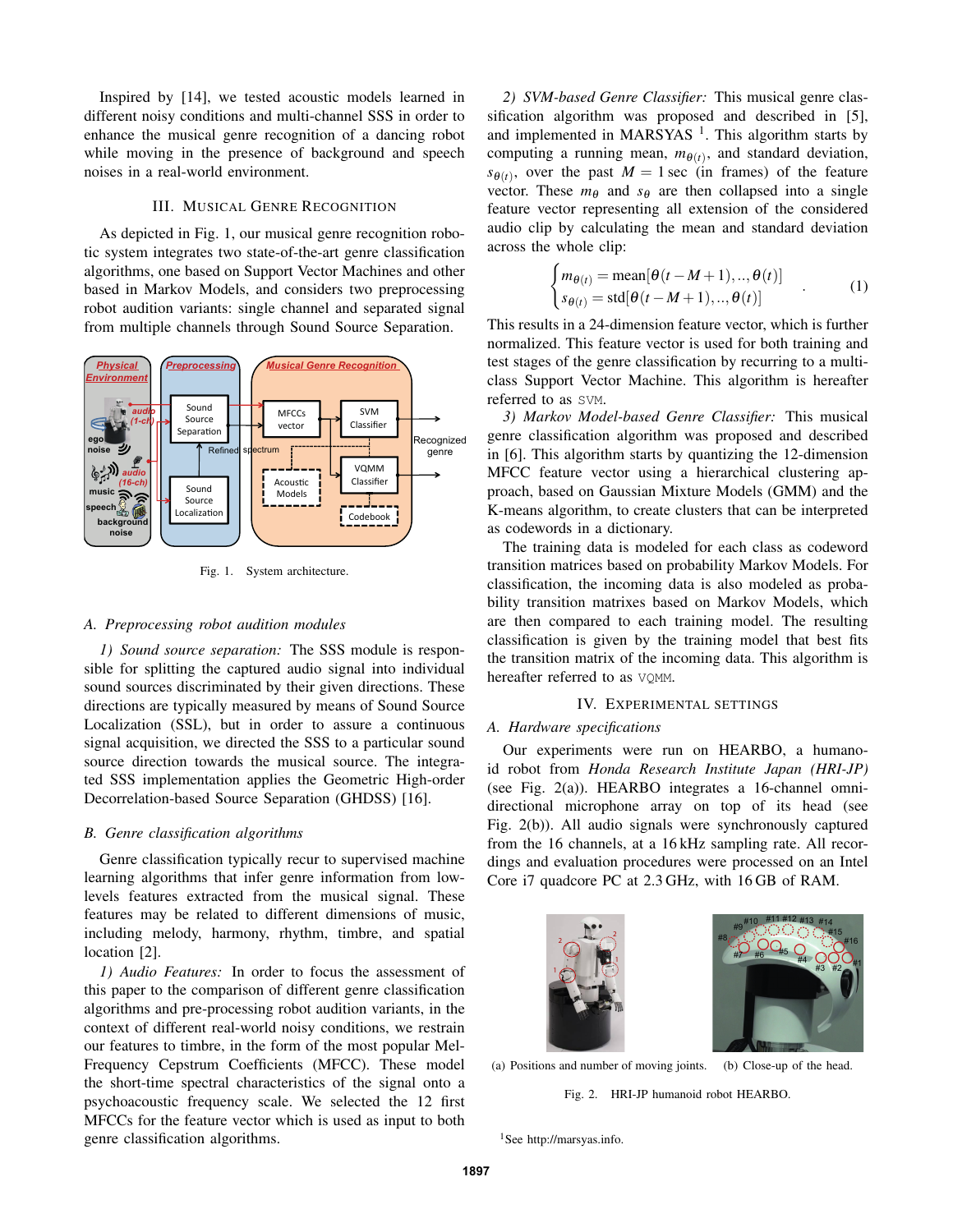#### *B. Software specifications*

All system's modules were implemented and integrated into *HARK (HRI-JP Audition for Robots with Kyoto University)*. The robot control and communication were handled by *ROS (Robot Operating System)*. The whole system was processed at time increments of 10 ms, using a Complex window of 512 samples and 32% overlap (*i.e.*, hop size of 160 samples) for computing the audio spectrum.

# *C. Auditory signals*

*1) Musical stimuli:* In order to enable a baseline comparison with state-of-the-art genre classification algorithms, we tested oursystem with one of the most popular dataset used in the MIR community, the ISMIR2004 genre classification dataset [7]. This dataset is originally composed of 1458 full music recordings of 6 different musical genre classes annotated by experts: *classical*, *electronic*, *jazz-blues*, *metalpunk*, *rock-pop*, and *world*. We trimmed each recording to 30 sec extracted from the middle of each song. We used all 1458 clips for training acoustic models under different conditions, and selected 120 clips (20 from each genre) where both algorithms scored 100% (using the F-Score described in Section IV-E.1) under clean conditions for the recognition tests.

*2) Speech data:* The speech data consisted of 8 audio files with the utterances of 4 male and 4 female Japanese speakers used in a typical human-robot interaction dialog. Each audio file was constituted by a set of 236 different Japanese words concatenated into continuous streams, with a silence gap of *≈*1 sec in between them. Each was individually played at a time.

#### *D. Periodic dance motions*

We measured the effect of ego-motion noise in the musical genre recognition accuracy by using the same 3 periodic dance motions used in [4]. Each of them was composed of 2 key-poses interpolated (*i.e.*, transited) during motion generation. In order to maximize the disturbing effects of the robot's ego noise, the dance motions were designed to simultaneously move 6 joints: the shoulders *pitch* and *yaw*, and the elbows *pitch* (see Fig. 2(a)); each with a rotational variation in the range of [10-20]*◦* , thus also maximizing the number of transitions. The dance motions were continuously generated and interleaved during recordings for generating dance sequences with a uniform number of periodic repetitions of the 3 dances. The periodic dances were generated at random tempi (*i.e.*, random velocities) in the octave of 40 to 80 bpm, which represent the maxima motor-rate frequencies achievable by our robot.

#### *E. Evaluation criteria*

In order to assess and compare the two algorithms integrated in the system based on different preprocessing variants and different auditory conditions, we performed a 10-fold cross validation where we normalized the frequency of each genre class per fold.

*1) F-Score:* We recurred to the classic F-Score to assess the algorithms' overall classification accuracy among all genre classes, which is calculated for each fold as follows:

$$
\begin{cases}\nF = \text{mean}[f_c, \dots f_C] \\
f_c = 2 \times \frac{\text{precision}_c \times \text{recall}_c}{\text{precision}_c + \text{recall}_c}\n\end{cases}
$$
\n(2)

where *C* is the number of genre classes, per-class  $precision<sub>c</sub>$ represents the fraction of music clips classified as class *c* that were annotated as *c*, and per-class *recall<sup>c</sup>* represents the number of music clips annotated as class *c* that were actually classified as *c*. The overall F-Score is calculated as the mean of the F-Scores of each fold.



Fig. 3. Experiments for the four proposed real-world acoustic conditions with increasing levels of noise complexity.

#### V. EXPERIMENTS AND RESULTS

As illustrated in Fig. 3, and akin to the experiments run in [4], we created four real-world experimental conditions to assess our musical genre recognition systems in incremental levels of noise complexity:

- *•* Experiment1: musical genre recognition under background noise.
- *•* Experiment2: musical genre recognition under background and speech noises.
- *•* Experiment3: musical genre recognition under background noise and ego noise from the robot dance motion.
- *•* Experiment4: musical genre recognition under background and speech noises and ego noise from the robot dance motion.

Akin to [4], the musical stimulus was played from a single loudspeaker standing at -60*◦* and 1 m away from the robot position in all experiments. The music signals were recorded with decreasing Music-Signal-to-Noise Ratio (M-SNR) among the four experiments, using the recording of experiment1 as a baseline: *M-SNR*= 1*dB* for experiment2, *M-SNR*= 0dB for experiment3, and *M*-*SNR*=  $-2$ *dB* for experiment4. For the experiments using speech stimuli (*i.e.*, experiment2, and experiment4) we played it from a second loudspeaker standing at 60*◦* and also 1 m away from the robot.

All recordings were processed in a noisy room environment with the dimensions of  $4.0 \text{ m} \times 7.0 \text{ m} \times 3.0 \text{ m}$  and a Reverberation Time ( $RT_{20}$ ) of 0.2 sec.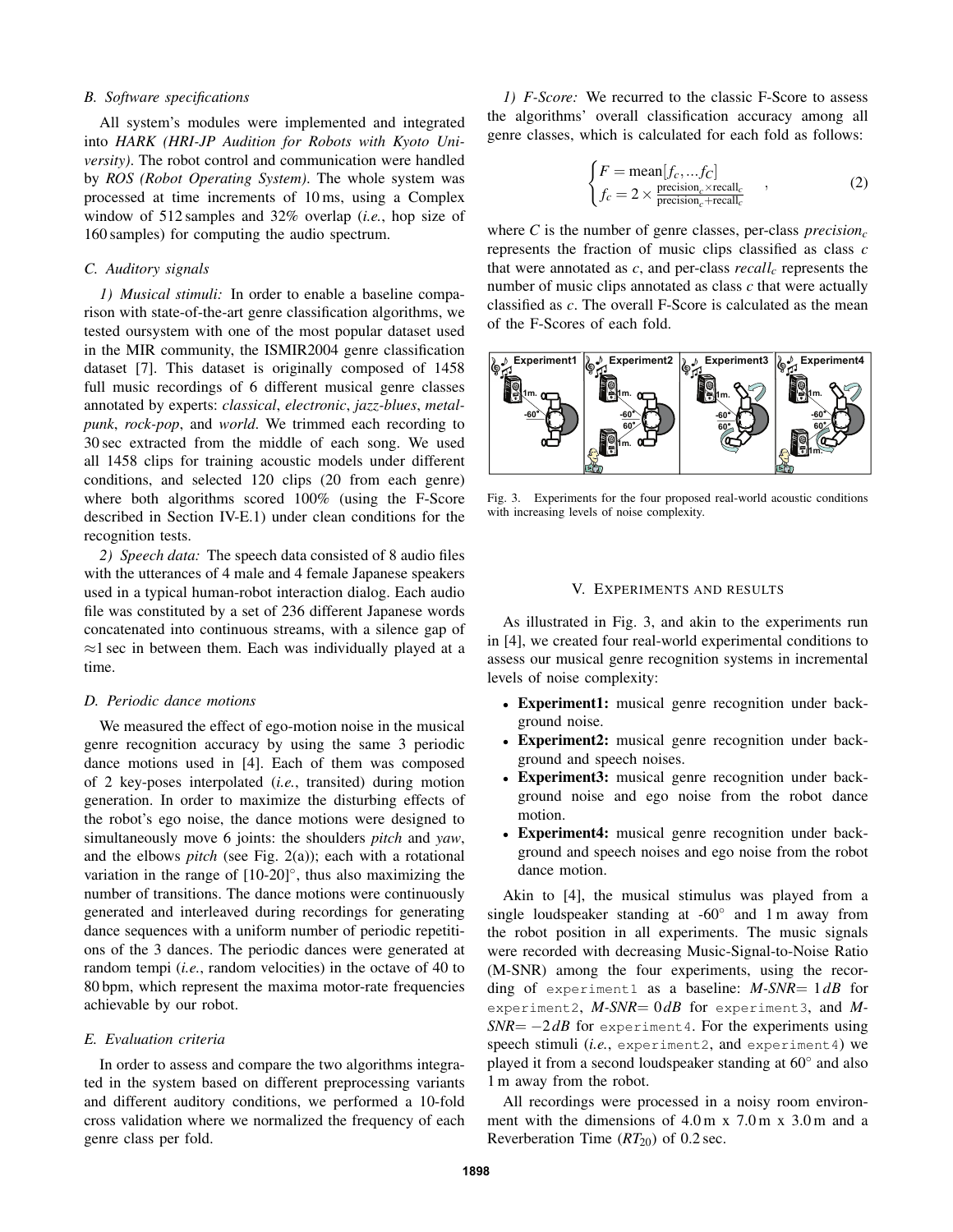#### *A. Acoustic models*

Besides testing different preprocessing conditions, we tested the recognition accuracy using acoustic models trained *a priori* under different noise conditions:

- A0: original music clips, in clean conditions.
- A1: music clips captured by a single (frontal #1 see Fig. 2(b)) microphone with background noise.
- *•* A2: A1 with synthesized speech noise.
- *•* A *′*2: music clips captured by a 16-channel microphone array with background noise and synthesized speech noise, refined by SSS.
- A3: A1 with synthesized ego noise.
- *•* A *′*3: music clips captured by a 16-channel microphone array with background noise and synthesized ego noise, refined by SSS.
- *•* A4: A1 with synthesized speech and ego noises.
- *•* A *′*4: music clips captured by a 16-channel microphone array with background noise and synthesized speech and ego noises, refined by SSS.

For synthesizing speech and ego noises in the training data, we used the data recorded under background noise as reference and merged variations of the speech and/or ego noises recorded individually without music. All models where trained with all the 1458 30 sec music clips described in Section IV-C.1.

#### *B. Compared variants of the system*

In order to demonstrate the capability of the proposed system under the presented experimental conditions, we evaluated and compared the genre recognition accuracy of both algorithms using different input signals, resultant from different preprocessing strategies:

- T0: original music clips, in clean conditions.
- *•* Tx: audio captured from a single (frontal #1 see Fig. 2(b)) microphone under different noise conditions, where x represents the index of the experiment.
- *•* T *′*x: separated audio signal, captured from a 16-channel microphone array, where x represents the index of the experiment.

All test recordings for assessing the musical genre recognition accuracy used the 120 music clips selected as described in Section IV-C.1.

# *C. Results*

Fig. 4 depicts the baseline genre recognition accuracy of both algorithms using a 10-fold cross validation of the whole 1458 files' dataset under the different experimental conditions. In these results we considered the same conditions of the recognition across all experiments.

Fig. 5(a) and Fig. 5(b) respectively depict the genre recognition accuracy of the SVM-based and MM-based algorithms using a 10-fold cross validation of the 120 music clips recorded under the different experimental conditions, and regarding different pre-processing auditory conditions. In these results we considered multiple acoustic models trained under different noise conditions.



Fig. 4. Baseline musical genre recognition accuracy under different experimental conditions using acoustic models trained under the test conditions.

Fig. 6(a) and Fig. 6(b) illustrate the confusion matrix among all six genre classes when classifying respectively with SVM and VQMM under the A'4 condition.

Ultimately, Fig. 7 illustrates the results of the SVM and VQMM algorithms under the A'4 condition by using timewindows of different sizes to test the real-time accuracy of these algorithms to different amounts of information. The results were measured by splitting each 30 s instance into 30*/W* chunks, where *W* is the size of the considered timewindow (in secs), and classifying each chunk individually.

#### VI. DISCUSSION

#### *A. On the use of noisy acoustic models*

The baseline results depicted in Fig. 4 revel that, when the acoustic models exactly match the test conditions, the recognition accuracy is statistically equivalent among all experimental conditions. Despite the conditions, both algorithms slightly decreased on average solely 4.1 pp (percentage points) when compared to their 75.1% average accuracy under the clean audio files.

Fig. 5 depicts that the use of acoustic models based on the clean music clips results in extremely low genre recognition accuracies when tested under all noise conditions, by on average 43.3% among both algorithms. Yet, when the acoustic models are trained under synthetic noise conditions that partially simulate their real-world test equivalents, the results tend to improve in proportion to the degree of similarity of both training and test conditions. These results are maximized when the synthetic conditions used to train the acoustic models simulate the real-world test conditions, by improving the results achieved with clean acoustic models by on average 34.8 pp, despite the harshness of the noise conditions.

## *B. On the noise robustness to different conditions*

By looking into Fig. 4, the disturbing effect of background noise is rather small and on average in the order of 8.9 pp for both algorithms, when considering acoustic models trained under the same condition. As expected, the introduction of speech noise in the test conditions increased the disturbing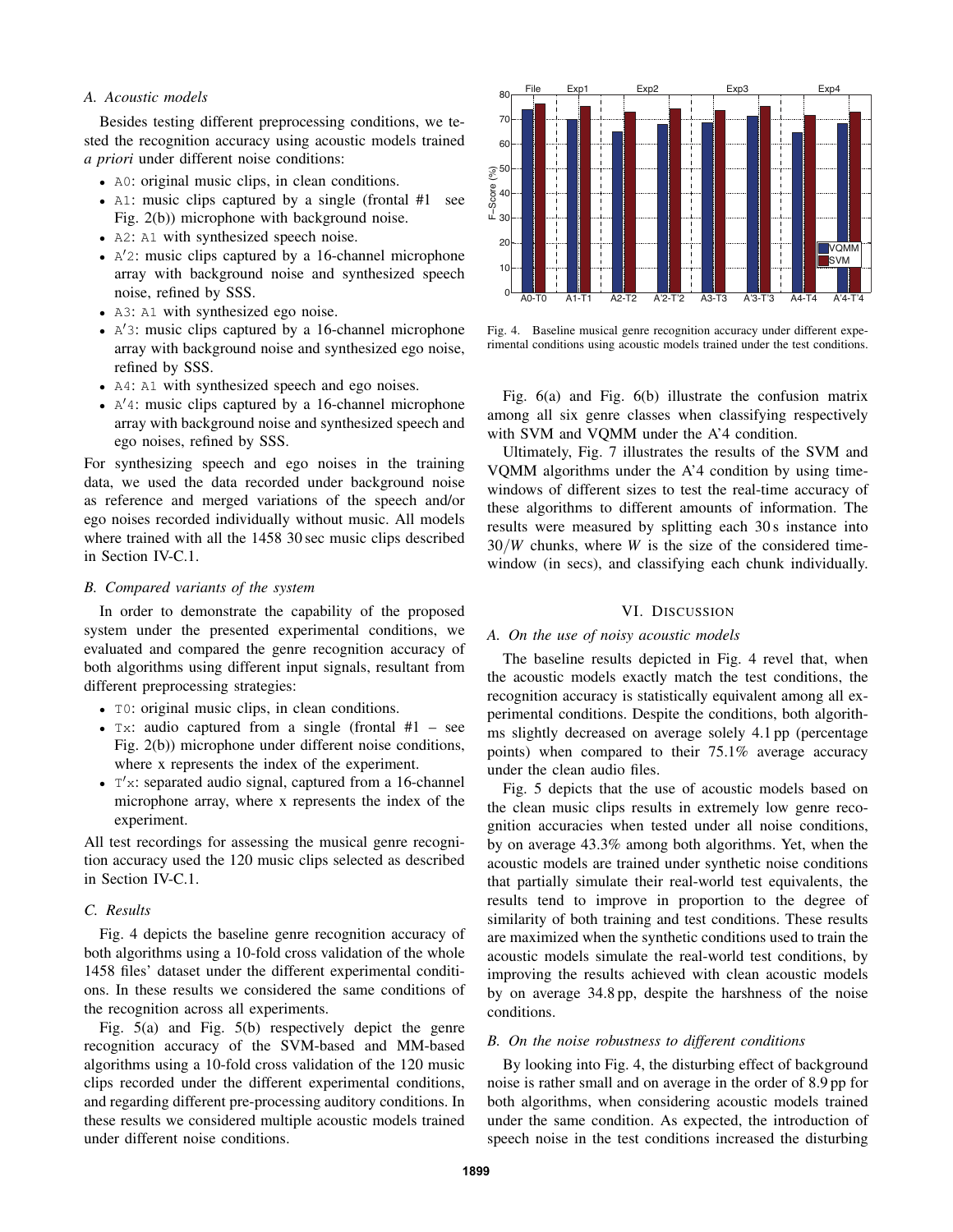

Fig. 5. Musical genre recognition accuracy under different experimental conditions, considering different preprocessing variants and using acoustic models also trained under different noise conditions.



Fig. 6. Confusion matrix among musical genres, under A'4 conditions.

effect in the performance of both algorithms, by decreasing their musical genre recognition accuracy by an average 13.4 pp, although considering acoustic models trained with synthetic speech noise. The introduction of ego noise in the test conditions caused a slightly bigger decrease in the recognition accuracy of both algorithms, in the order of an additional 2.0 pp, when using acoustic models trained with synthetic ego noise. Ultimately, the disturbing effect when simultaneously introducing speech and ego noises in the recordings caused an average decrease of 17.8 pp below the accuracy under the experiment1 conditions, when



Fig. 7. Real-time accuracy to time-windows of different sizes, under A'4 conditions.

and ego noises.

#### *C. On the use of Sound Source Separation*

**algorithms in comparison to their single channel equivalents.** The results depicted in Fig. 4 reveal that the use of SSS is able to improve the genre recognition accuracy by on average 10.1 pp, when comparing to their single channel equivalents and when considering acoustic models trained in similar synthetic separated noise conditions. The contribution of SSS to this improvement is rather relevant when in the presence of directional noise, as is the case of speech. This is corroborated by the increasing improvement of using SSS under experiment2 and experiment4 when compared to experiment3, by on average more  $9.4$ pp among both algorithms. Under the most harsh conditions of experiment4, the recourse to SSS and an acoustic model trained in equivalent synthetic conditions enabled an average recognition improvement in the order of 6.9 pp among both

## *D. SVM vs. MM*

 $\frac{75.0\%}{25.0\%}$  under the clean audio files suggest that both perform stati-<sup>10.0%</sup> by 2.2 pp. Yet, when directly comparing the baseline and **experimental results of both algorithms under all real-world 73.3%** conditions, the SVM outperforms the VQMM by on average The baseline results depicted in Fig. 4 for both algorithms stically equivalent, with a slight outperformance of the SVM 6.5 pp. This suggests that although both are equivalently accurate, the SVM is more robust to noise than the VQMM, probably due to the reliance of VQMM on codebooks, which seem more prone to noise distortions.

#### *E. Genre Confusion and Real-Time Performance*

Not unexpectedly, by looking into Fig. 6, we that verify on A'4 conditions the most typical confusions regard classical with world and jazz-blues, and metal-punk with rock-pop. These are equally observed both with SVM (Fig. 6(a)) and VQMM (Fig. 6(b)).

Regarding the real-time accuracy of both algorithms under different amounts of data, by looking into Fig. 7 we verify different behaviors between the SVM and VQMM algorithms. Although the SVM enables better offline results, when in the presence of the whole 30 sec instances, the VQMM seems more robust to small amounts of data. This might be justified by the reliance of VQMM on 12*xW* dimensional